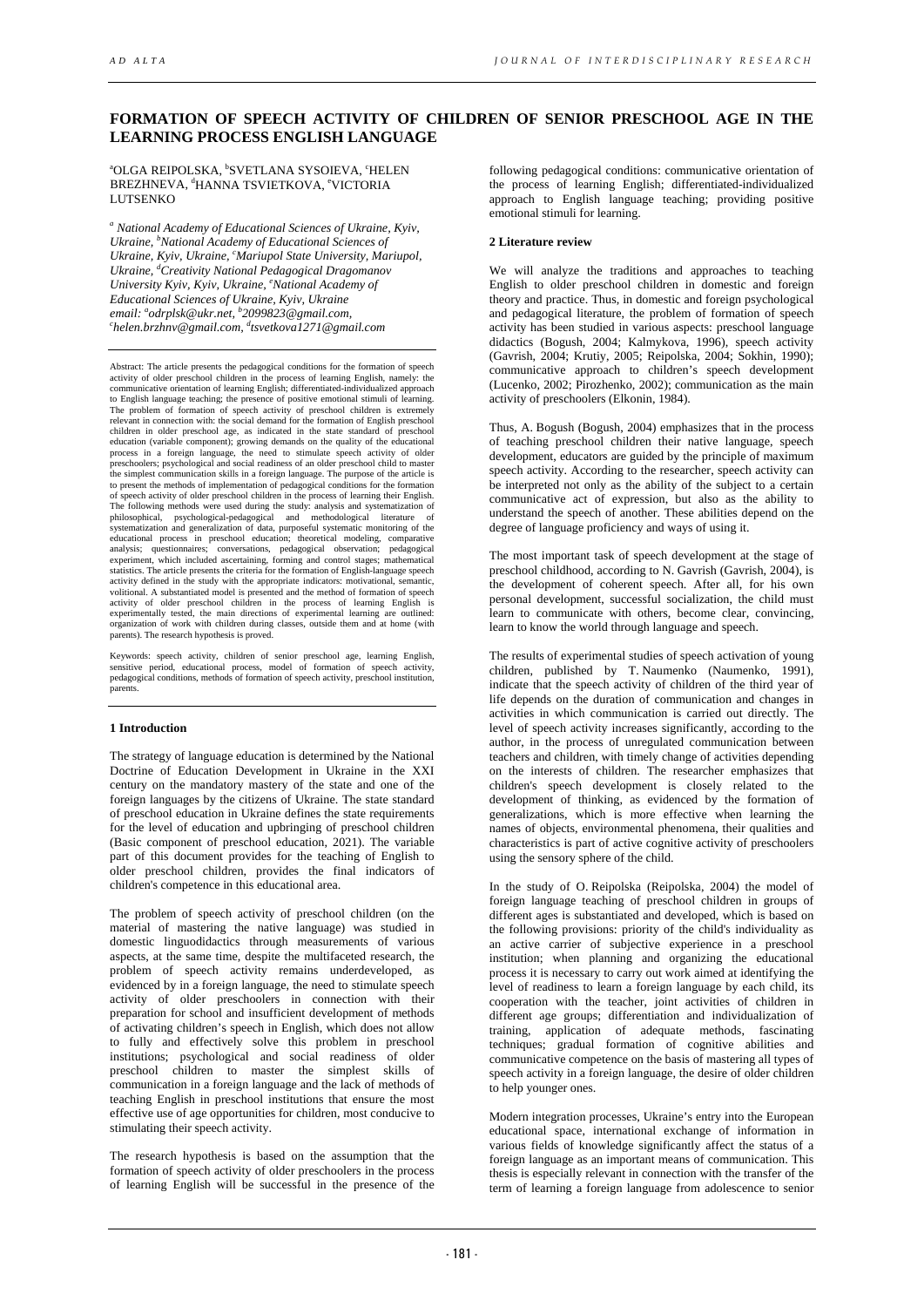preschool and primary school age, which is considered sensitive to mastering foreign language communication. In the modern educational practice of Ukraine, the study of a foreign language begins in primary school with the first grade of specialized schools and with the second – secondary schools.

Given these changes in education, S. Sokolovskaya (Sokolovskaya, 2002) argues that now promising are the problems of forming a personality that would combine communicative competence; striving for creative selfexpression, free, automatic implementation of versatile speech activity; would consciously relate to their language practice, would bear the imprint of the socio-social, territorial environment, traditions of education in the national culture, which creative approach and level of creative competence would stimulate the improvement of speech, development of language taste, to constant reflection in language worldview. social, national and cultural sources and the search for new effective individual and stylistic means of linguistic expression.

In the method of teaching a foreign language, the ability of children to communicate, according to S. Nikolaeva (Nikolaeva,1996), is provided by the formation of foreign language communicative competence, the types of which are language, speech and socio-cultural.

According to M. Demyanenko (Demyanenko, 1986), the training of speech activities should be, on the one hand, differentiated (in order to create independently effective mechanisms of listening and speaking), and, on the other hand, complex. After all, such aspects as phonetics, vocabulary and grammar interact inextricably in speech. Awareness of the processes of origin and perception of speech, the author emphasizes, is associated with understanding the essence of thinking, the relationship between internal and external speech. Inner speech is used when a person thinks, reducing his thoughts to speech formulations. In other words, it has its own grammatical and stylistic structure, as well as a specific speech technique.

In the member states of the European Union at the level of ministers of education it was agreed that its citizens must speak at least two languages (according to the Barcelona model "native + two foreign"), which are spoken in EU member states (The Framework Education Programme for Elementary Education (FEP EE), 2007). This requirement is currently key for Central European education systems as well.

In "Czech Education and Europe" (Barcelona Summit. Presidency Conclusions, 2002), this requirement is argued as follows: "The ability to communicate in the official languages of the European Union and other at least two foreign languages is considered key to the development of the individual, his civic and professional level".

Aspects of English language teaching in Central Europe are reflected in the context of preparing teachers to teach foreign languages to primary school students O. Kotenko (Kotenko, 2014), who notes that: "... At the beginning of the XXI century in particular at the pre-school and primary stages, is a separate area of activity of one of the departments of the European Commission, called the "Language Learning Policies" and ensures the preservation of the linguistic diversity of the European community and promotes the acquisition of foreign languages".

As M. Tadeeva (Tadeeva, 2008) notes: "The first foreign language should be included as a compulsory subject in primary school curricula at the level of the first grade, then a second foreign language should also appear in the curricula. The need to study the languages of smaller European nations is also emphasized".

Thus, numerous documents of the European Union and the Council of Europe emphasize the importance of early language learning and not only native but also foreign, mostly English as international. In the course of our research it was found that at the preschool stage the introduction of foreign languages is offered in 7 countries, namely: Bosnia and Herzegovina, the

Basque Country, Bulgaria, Catalonia, Estonia, Spain and Ukraine. The most common languages are English, French and German.

According to the norms of the European Union and the Council of Europe, all young children of older preschool age must learn two languages in addition to the official language(s) of their country of residence. In England, Southern Ireland and Scotland, foreign languages are optional, English, French and German are the most commonly taught, and two foreign languages are compulsory in Denmark and Greece.

According to the recommendations of the European Union and the Council of Europe, in most countries foreign language teachers must achieve a certain level of foreign language proficiency, which in 8 countries is measured according to the scale of Common European Recommendations (CEFR). Level *C 1* is often required of teachers. However, in France and the Basque Country, level *B 2* is considered acceptable. The most active countries in the employment of teachers are Scotland, the Basque Country, England, Romania, Switzerland. All of them are taking measures to increase the number of teachers in 38 of the 48 language categories (Kotenko, 2014; Labunets, 2012; Tadeeva, 2008; Lumir, 1979).

In Poland, learning foreign languages is not compulsory in the early preschool years. However, most children start learning foreign languages in the preschool education system, these courses are designed to meet the individual characteristics of preschoolers and are designed to meet their needs. Training courses combine "play" with the appropriate language, using the latest techniques and technologies that meet the age characteristics of children. The most popular foreign languages: English, German, French.

In Hungary, the preschool education system provides instruction in the following nine languages (public schools for minorities and special bilingual institutions): Bulgarian, Croatian, German, Romanian, Ruthenian, Serbian, Slovak, Slovenian and Romani. Despite the fact that preschool learning of foreign languages is becoming increasingly popular in private (usually paid) preschools, in public institutions this practice is not yet generally accepted.

The purpose is to present a method of realization of pedagogical conditions of formation of speech activity of children of senior preschool age in the course of training of their English.

# **3 Materials and methods**

In order to determine the state of development of the problem of formation of speech activity of older preschool children in the process of learning English, the method of analysis and systematization of philosophical, psychological, pedagogical and methodological literature was used. To determine the essence of the basic concepts of research, substantiation of pedagogical conditions of formation of English speech activity of senior preschoolers, methods of systematization and generalization of data, purposeful systematic observation of the educational process in preschool institutions are used. Clarification of the state of practical work on teaching English to children in preschool educational institutions, determination of the content of the teacher's activity on teaching English to older preschool children was carried out by methods of theoretical modeling, comparative analysis of various programs of preschool education, teaching and methodical manuals. Identifying the features of English language teaching, determining the criteria and levels of formation of speech activity of older preschoolers was through a survey of educators and parents; conversations with children, pedagogical observation. In order to test the experimental model and methods of formation of speech activity of older preschool children in the process of learning English, a pedagogical experiment was conducted, which included ascertaining and formative stages. Methods of mathematical statistics were used for generalization, qualitative and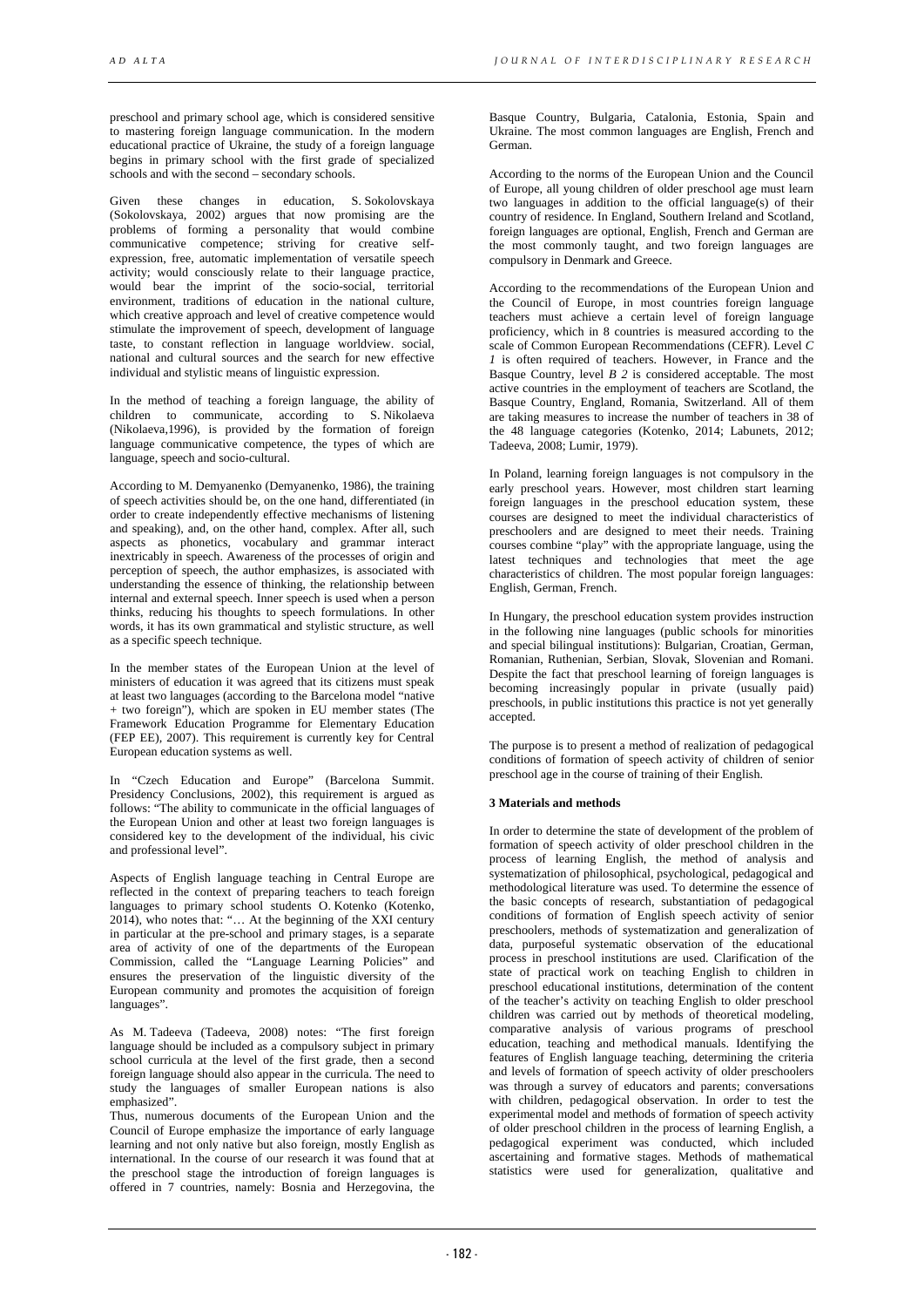quantitative analysis of experimental data and identification of regularities of their change.

# **4 Results**

The ascertaining stage of the experiment was carried out in the following areas: work with children, their parents, teachers of preschool education.

To find out the attitude of parents, caregivers and children themselves to learning English, we conducted a survey. The survey data showed that parents, educators and children themselves have a positive attitude to learning a foreign language, but desire is not a decisive factor. The main thing is the formation and development of cognitive processes, good command of the native language.

At this stage, the criteria for the formation of English speech activity with indicators were determined: motivational (children's desire to communicate in English and awareness of its role, positive attitude of preschoolers to English lessons, development of cognitive interest, children's desire to learn it); semantic (understanding of English vocabulary, mastering of English lexical and grammatical skills, logical sequence of composing dialogic and monologue expressions in English); strong-willed (persistence in solving tasks in English, development of self-esteem and self-control, manifestations of initiative).

The results of the ascertaining examination of older preschoolers made it possible to identify the levels of formation of speech activity in them:

- *а sufficient level* was found by 26.7 % of respondents in the experimental group and  $25.5\%$  – in the control group. Children with this level always chose the right picture that matched its name; the volume of their dialogic and monologue utterances is 4 sentences each; took an active part in the proposed games, unmistakably called in English the toys hidden by the experimenter, correctly using grammatical structures; showed perseverance in performing tasks; strictly followed the relevant instructions; showed interest in the proposed tasks;
- 55.5 % of children in the experimental group and 54.9 % of children in the control group were referred to the *average level.* These children had some difficulty in using the necessary grammatical structures; the volume of their dialogic and monologue utterances – 3 sentences each; performed tasks, but sometimes distracted; sometimes there was a deviation from the instructions of the experimenter; in general, showed interest in performing the proposed tasks;
- 17.8 % and 19.6 % of children in the experimental and control groups, respectively, showed *a low level*. Preschoolers with this level of speech activity almost did not follow the instructions of the experimenter; did not perform the task completely; did not show interest in the proposed tasks; sometimes refused to perform the task at all; the volume of dialogic and monologue utterances of these children was 1–2 sentences.

Table 1 – The results of the ascertaining examination of older preschoolers

| Levels                   | Groups       |         |
|--------------------------|--------------|---------|
|                          | experimental | control |
| a sufficient level       | 26.7 %       | 25.5 %  |
| the <i>average</i> level | 55.5 %       | 54.9%   |
| a low level              | 17.8%        | 19.6 %  |

Source: Developed by the authors.

In all six groups of children, the majority of respondents showed an average level of speech activity according to three defined criteria. This trend can be traced in the indicators of low and sufficient levels, which are almost the same in percentage.

In developing the model, program and methodology of experimental work, we proceeded from the fact that the main

specific methodological principle of teaching English is communicative orientation. It fully reflects the practical purpose of this process – mastering a foreign language as a means of communication, the acquisition of older preschool children the skills of basic foreign language communication.

At the formative stage of the experiment, the formation of English language skills in older preschoolers was carried out in the process of conducting English language classes and organizing English-language activities in everyday life, life situations, etc; there was a determination of the level of formation of speech activity in children, possible ways to correct difficulties in learning English that have arisen; provided a foreign language environment in the daily activities of preschoolers.

Teachers carried out individual work with children during the organization of life situations to master the English language. The discussion of the received data on the results of the statement and individual forecasts of educators on the researched problem was organized.

Individual homework of children in English was organized. To this end, parents were acquainted with the data of the statement, discussed possible ways of correction and formation of Englishlanguage skills, as well as made a forecast for their further development. The formative stage of the experiment involved the direct introduction of experimental methods for the formation of speech activity in older preschoolers in the process of learning English.

A model of speech activity formation of older preschool children was developed and implemented. Let's cover the content of this model in more detail. It covered three main areas of work: the formation of speech activity of older preschool children both in class and outside them; necessary work of parents with children at home. We specify these areas.

Classes have become the main form of presentation necessary for the formation of children's speech activity of linguistic material. Their organization involved teacher training – compiling notes with the formulation of the purpose of the work; selection of linguistic and didactic material, didactic and moving games, means of encouraging children, etc. It should be noted that the main goal in determining the goals of classes was the formation of English – language speech activity of preschoolers. All didactic and mobile games were subordinated to this goal, in the process of which linguistic material was presented with the help of various methods and techniques.

During the classes, the teacher stimulated children to show initiative in communicating in English, interest in its study, the maximum implementation of basic communicative activities in English, and so on. Here are some names of games that were held in class and were purely communicative, encouraging children to actively learn the linguistic material: "At the zoo", "Yes or no?", "Tell me who I have?", "Tell me who it is?", "Unexpected meeting", "Visit me!", "Toy store", "Fun chain", "Big or small", "Colored balls", "Tell me what you have, what color is it? / size?", "My favorite toy" and many others.

A noticeable variety of didactic material (demonstration and handouts) contributed to the concentration of attention of older preschoolers, their interest. The collected didactic material was distributed according to the learning situations planned for study ("Toys and animals (domestic and wild)", "Teams", "Number", "Food (vegetables, fruits, groceries)", "Colors", "Transport", "School supplies", "Seasons", "My room", "I can…", "Body parts (face, torso)", "Dishes", "Clothes", "Time", "Eating", "Our house (rooms, furniture)") was stored in the appropriate folders (illustrations, cards, pictures, posters, incentive chips, lotto, reproductions, drawings, masks, emblems, etc).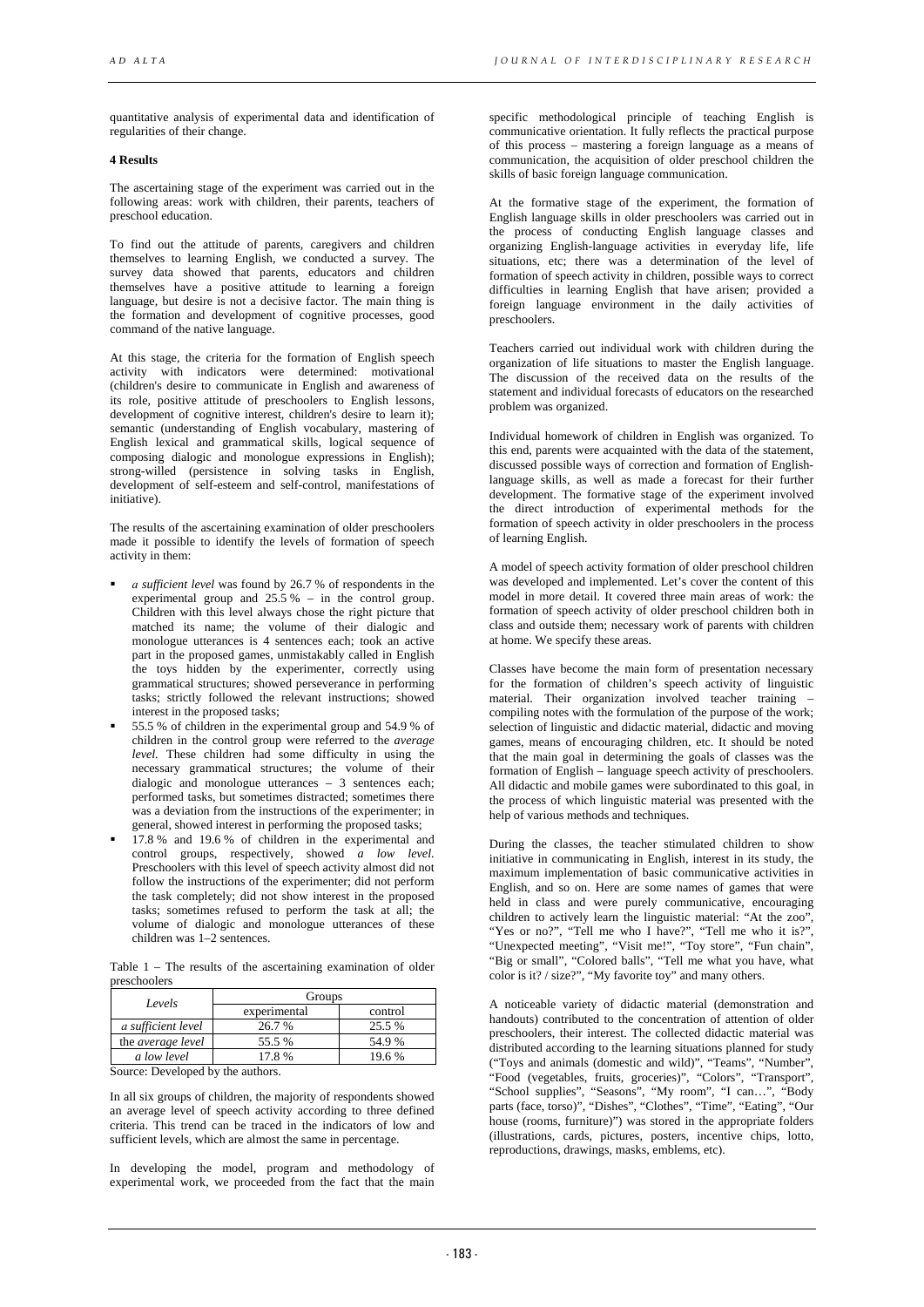As evidenced by observations, skillful mastery of facial expressions, gestures, voice modulations, methodically correct operation of different ways of semanticization of language material, alternation of methods, techniques, forms of learning, timely and appropriate change of work with children, taking into account the general level of development of each child, knowledge of the native (Ukrainian) language gave the teacher the opportunity to ensure the most arbitrary memorization of language material, its use in the implementation of basic communication in English, and, consequently – to achieve the main goal – the formation of speech activity of older preschool children.

Working out the language material provided during the training session has become mandatory in life situations with the participation of children. We mean the organization of the use by preschoolers of lexical and grammatical material already learned in the classroom during observations on walks, in moving, didactic and plot-role games in a group during the day, on holidays, in entertainment, etc. Here are some didactic games that were used to form the speech activity of older preschoolers during the organization:

- in the group: "Ask a friend to help", "Let's be grateful!", "Name what you see in English", "Delicious food" etc;
- observations on walks ("Hot or cold?", "What do you see around?", "What color are the flowers?", "Future farmers", etc);
- moving games on walks ("Hear the team!", "Give the team!", "Guess who it is", "Fast – slow", "Merry counter", etc).

It should be noted that a teacher should initiate a similar application of lexical and grammatical structures. When the initiators of the use of English vocabulary in life situations with the participation of children are themselves, they should be encouraged in every way, to support such initiative.

During the day, children used English vocabulary when returning from a walk, performing hygienic actions, the teacher had the opportunity to organize training for children in the use of certain vocabulary on the topic "Let's be polite" (Give me please! Thank you! Let me help you! etc), "Bathroom. Accessories" (It is a bathroom, a soap, a tower, cold water, hot water, a mirror, etc).

Linguistic material on "Let's be polite" (Enjoy your meal! It is very tasty! Thank you! Etc), "Food" ("Food" / a soup, a porridge, a puree, a chop, etc), "Grocery" / an apple, a pear, grapes, a tomato, a cucumber, etc/, "Drinks" / tea, juice, milk, water, compote, etc/, "Sweets" / a sweet, pastry, cake, etc) worked out during meals for children.

It is necessary to intensify the use of lexical and grammatical structures on the topics "Natural Phenomena" and "Transport" on walks. It is about observing natural phenomena and expressing children about it. For example, "The sun is shining. The wind is blowing. It is snowing. It is raining. The weather is warm / cold. The weather is nice. It is a car, a lorry, a tractor, a bus, etc".

Moving games, morning gymnastics gave the teacher the opportunity to initiate the use of any vocabulary by children (it depends on the plan of the educator), lexical and grammatical structures on the topic "Teams". For example: "Run! Stop! Jump! Clap your hands! Turn yourself around! Count! Right! Left! Up! Down! etc".

During the day, children played a lot, distributing roles, building monologue and dialogic expressions, so the activation of English-speaking activities of preschoolers took place in group and individual games. It is clear that the subject of lexical and grammatical structures was extremely multifaceted, was extremely multifaceted, interconnected with learning situations. These are "Domestic and wild animals" (game-dramatization), "Food" (game "Shop"), "Transport" (design games) and others.

During the organization of holidays and entertainment, children were encouraged to remember a certain English vocabulary. It should be noted that such work was unobtrusive, interesting, related to the language material already familiar to children, which was introduced in previous classes. It is clear that the possible topics given by us, lexical and grammatical examples are indicative. After all, each topic can be accompanied by a number of interrelated subtopics.

However, in order to achieve better results, parents were involved, and group and individual consultations were held, where they were offered relevant information on ways to practice language material at home, recommendations for using a variety of visual aids, organizing conversations with children to increase their interest in foreign language communication. We recommended that parents offer their children to perform certain tasks at home, work assignments with elements of the use of the English language.

The developed model of formation of speech activity of senior preschoolers made it possible to involve children in playful communication in a foreign language, encouraged them to solve communicative tasks, formed a stable motivation to perform, strong-willed qualities, etc. It is clear that the formation of speech activity is possible provided that all these points are taken into account: working with preschoolers during classes, outside them and the practice of parents with children at home. However, the cooperation of teachers, children and parents was not limited to this. The experimental work provided for the gradual introduction of a model, on the basis of which the gradual monitoring of current qualitative changes in the process of formation of speech activity of older preschool children was carried out.

Thus, the proposed experimental model of the formation of speech activity of older preschoolers in the process of learning a foreign (English) language was based on certain areas of work with older preschool children, taking into account certain pedagogical conditions: communicative orientation of the learning process; taking into account the individual and age characteristics of children; differentiation and individualization of learning organized in an interactive mode; the presence of positive emotional stimuli in the learning process of older preschoolers.

In order to verify the effectiveness of the experimental work, a final section was made, the purpose of which is to generalize information about the results of the organization and conduct of the formative stage of the experiment; checking the effectiveness of experimental methods to increase the level of speech activity of older preschool children in the process of learning English; determining the prospects for further formation of English speech activity in children.

The method of the final stage of the experiment is similar to the technology of the statement: all blocks of tasks given to identify levels of English speech activity in older preschool children coincided with the tasks and indicators identified at the statement stage of the experiment.

At the stage of the final section, the dynamics of the levels of formation of speech activity of children in the control and experimental groups was traced. Comparative analysis of the results of the ascertaining and final stages of the experiment showed the possibility and effectiveness of applying the model of formation of speech activity of older preschoolers in the process of learning English.

Analyzing the comparative data of the final section in the experimental and control groups, we find that the level of formation of English speech activity in children belonging to the experimental groups is much higher (89.6 %) than found in participants of control groups (44.4 %). In 10.4 % of participants in the experimental groups we state the average level of formation of speech activity. In the control groups of such children 38.4 %. According to the results of the final stage of the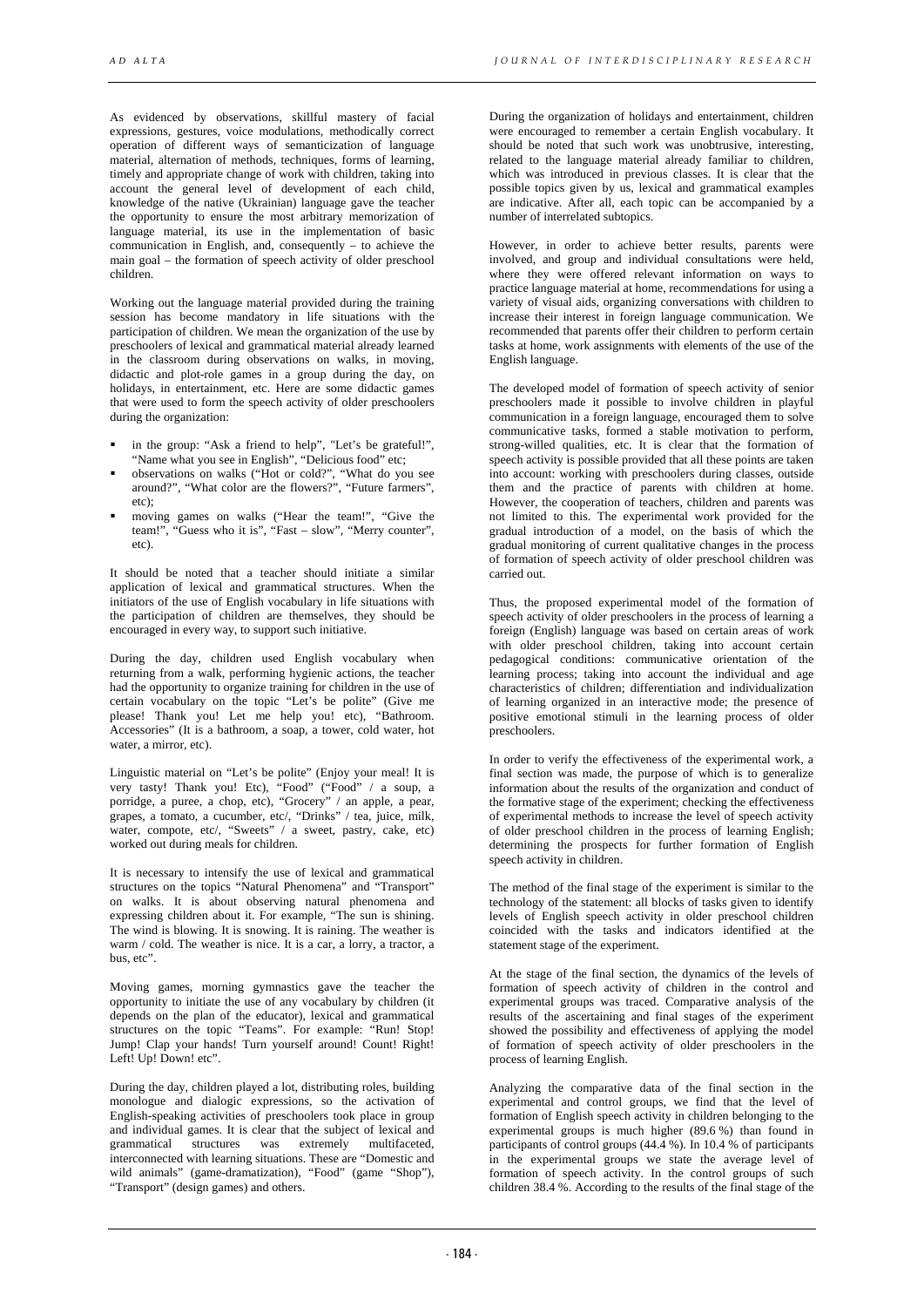experiment, the children of the experimental groups did not show a low level of formation of English speech activity. At the same time, preschoolers in the control groups had a low level – 17.2 %.

Summarizing the results of the experiments, we state that the appropriate level of English speech activity of older preschool children is achieved by forming this quality by motivational, semantic and volitional criteria in the process of purposeful teaching English to children and systematic work outside school and at home.

#### **5 Discussion**

Numerous studies in the field of preschool foreign language teaching of Ukrainian (Budak, 2008; Reipolska, 2004) and foreign (Dulay, 1974; Gardener, 1988; Goodenough, 1926; Harris, 1975; Ionescu, 1993; Kubanek-German, 1998; Miller, 1984;Vereshchagina, 1969) scientists have proven the feasibility and effectiveness of preschool English education for children, its positive impact on intellectual development personality and preparation of the child for school.

We share the point of view of O. Dunn (1983) features of perception of children of a foreign language, for mental development of the child of preschool age fast pace and considerable intensity (there are essential qualitative shifts in processes of perception, memory, thinking, attention, imagination, arbitrary regulation of behavior, etc). Yes, the memory of preschoolers has great potential. Our study confirmed his thesis that one of the most important prerequisites for successful foreign language learning is the attention of preschoolers.

Children of this age do not yet have a stable focused attention, can not focus on one task for a long time. Given this, the main form of organization of children during the formation of speech activity were classes. The opinion of J. Trim (1997) agrees with us, the researcher emphasizes that the main form of organization of work on teaching preschoolers a foreign language is a lesson. However, the optimal number of these classes per week is from 3 (if the class is in the form of group work – with a significant number of formed subgroups of children) to 4 (if the number of subgroups is small and can be provided with each child in the teacher's schedule; if the lesson is conducted directly by the educator with children of his age group), while in our study there are three of them.

#### **6 Conclusions**

The article presents the pedagogical conditions for the formation of speech activity of older preschool children in the process of learning English, namely: the communicative orientation of learning English; differentiated-individualized approach to English language teaching; the presence of positive emotional stimuli of learning.

The criteria for the formation of English speech activity with the appropriate indicators: motivational, semantic, volitional. It is proved that teaching English to preschoolers, on the one hand, is a pedagogical process based on the interactive interaction of teacher and child, on the other – a personal-internal phenomenon.

Taking into account the essence and structure of the concept of "English speech activity" in the study developed a model and experimentally tested methods of forming speech activity of older preschool children in the process of learning English, outlined the main areas of experimental learning: organization of work with children during classes at home (with parents). In each of the above areas of study in an organic relationship was the implementation of certain pedagogical conditions for the formation of English speech activity.

The value of the obtained results is a practical methodological support for teachers of preschool education which includes:

methods and system of classes for teaching English to children, didactic and speech games, English speech situations aimed at forming speech activity of older preschool children in the process of learning English. On the positive side, it should be emphasized that the results of the study can be used by educators and teachers of English in preschool educational institutions, compilers of programs.

The conducted research does not claim to be comprehensive and exhaustive coverage of the stated problem. In future publications, we plan to explore ways of continuity in the formation of speech activity of older preschoolers and younger students in the process of learning English.

### **Literature:**

1. Базовий компонент дошкільної освіти в Україні. (2021). Режим доступу: https://mon.gov.ua/storage/app/media/rizne/20 21/12.01/Pro\_novu\_redaktsiyu%20Bazovoho%20komponenta% 20doshkilnoyi%20osvity.pdf

2. Barcelona Summit. Presidency Conclusions. (2002). SN 100/1/02 REV 1. Barcelona, 15 and 16 March.

3. Bohush A.M. (2004). Movlennievyi komponent doshkilnoi osvity. Odesa: Yaroslav.

4. Budak S.V. (2008). Formuvannia hotovnosti studentiv do inshomovnoi diialnosti z doshkilnykamy : Monohr. zi spets. praktykumom u dvokh kn. K. : Vydav. dim «Slovo».

5. Demianenko M.Ia. (1986). Osnovы obshchei metodyky. Obuchenye ynostrannыm yazыkam. K.

6. Dulay H. C. (1974). You can't learn without goofing an analysis of children's second language "errors" // Error Analysis. Lnd.

7. Dunn (1983) O. Beginning English with Young Children.

London : Macmillan. 8. Elkonyn D.B. (1984). Razvytye rechy // Psykholohyia detei

doshkolnoho vozrasta. M. 9. Gardener R.C. (1988). Social psychology and second language learning : the role of attitudes and motivation // A

Journal of Applied Linguistics. Vol. 38. № 1. 10. Goodenough F.L. (1926). "A new approach to the

measurement of intelligence of young children". Journal of Genetic Psychology 33. 11. Harris P.L. (1975). Development of search and object

permanence during infancy / P.L.Harris // Psychol. Bull. V. 82. № 3.

12. Havrysh N. (2004). Metodyka rozvytku zviaznoho movlennia ditei doshkilnoho viku: nach.-metod. posib. Luhansk : Almamater. Ionescu C. (1993). English for Children. Romania : Mydo Center, Jasi.

13. Kalmykova L.O. (1996). Komunikatyvnyi pidkhid do rozvytku movlennia doshkilniat // Pedahoka i psykholohiia. № 1. 14. Krutii K. (2005). Tekhnolohiia diialnisnoho pidkhodu do navchannia movy i rozvytku movlennia ditei doshkilnoho viku // Doshkilna osvita. № 4 (10).

15. Kotenko O. (2014). Teachers training for elementary school children foreign languages' teaching: from the experience of the European Union . Instytut pedahohiky NAPN ta Umanskyi derzhavnyi pedahohichnyi universytet imeni Pavla Tychyny.

16. Kubanek-German A. (1998). Primary Foreign Languages in Europe. Trends and Issues // Language teaching. №31.

17. Labunets Yu. (2012). Inshomovna komunikatyvna kompetentnist yak oboviazkova skladova pedahohichnoi ustalenosti vchytelia pochatkovoi shkoly. K. Rezhym dostupu: http://www.psyh.kiev.ua.

18. Lutsenko I. (2002). Movlennievomu zaniattiu – komunikatyvnu metu // Doshkilne vykhovannia. № 1.

19. Lumir R. (1979). Auditivni a audiooralni metody vyucovani jazykum. Praha.

20. Markyna M.H. (1992). Formyrovanye kommunykatyvnoi hotovnosty detei k obuchenyiu v shkole : avtoref. dys. … kand. ped. nauk : 13.00.01 / M.

21. Miller G.A. (1984). How Children Learn Words // Scientific American. Berlin.

22. Naumenko T.Y. (1991). Aktyvyzantsyia rechy detei ranneho vozrasta v doshkolnom uchrezhdenyy : dys. … kand. ped. nauk :  $13.00.01 / K$ 

23. Nikolaieva S.Iu. (1996). Indyvidualizatsiia protsesu